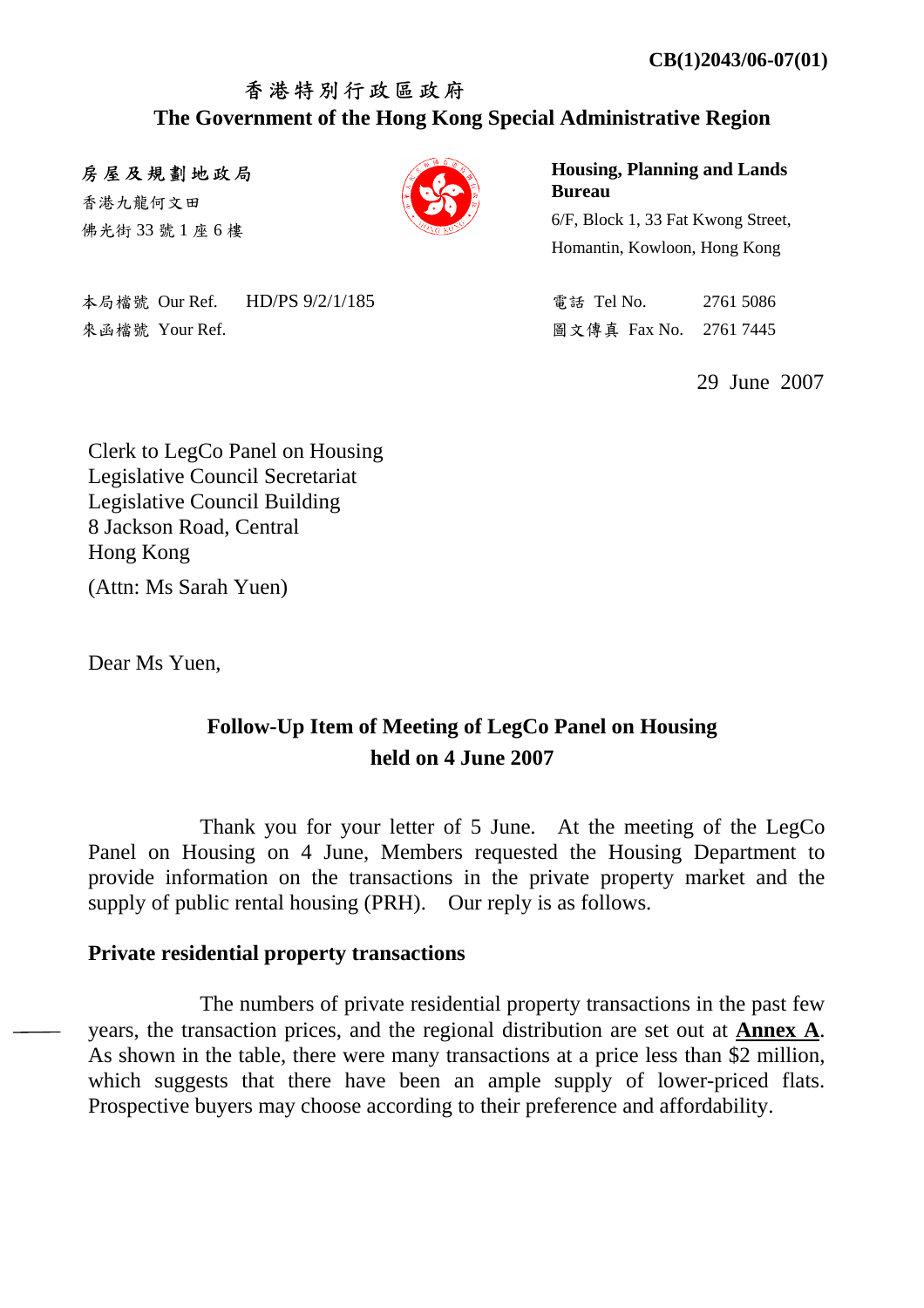A Member asked if the Administration had compared the property prices in the primary and secondary markets in the same district. In fact, the transaction price of an individual flat is influenced by a number of factors, including its location, orientation, views, floor, age of the building and accessibility. Therefore, a comparison of the property transaction prices in the primary and secondary markets of a district may not provide representative information. We therefore have no plan to conduct studies to compare such prices.

#### **Release of residential property transaction figures**

 As property investment involves risks, prospective buyers should acquaint themselves with the general market situation by collecting market data so as to better protect their interests. For example, buyers may check the relevant market information and recent transaction prices of comparable properties for comparison purposes. At present, members of the public may obtain general market information for free from the websites of a number of Government departments. The relevant websites are listed at **Annex B**. For users' convenience, we will improve the existing Housing Department's website used for releasing private housing supply statistics, which will contain links to the websites of the relevant departments. Regarding information on individual transactions, members of the public can obtain the information by conducting searches at the Land Registry (LR) at a fee, or from estate agency firms, newspapers, magazines and their relevant websites.

In order to further enhance the transparency of the property market and provide the public with up-to-date sales information, the Rating and Valuation Department (RVD) and LR are aligning their respective property records. Upon completion of the alignment exercise, the two departments will be able to share essential property information more effectively. RVD is also developing a Property Information System (PIS) which will enable the department to provide a new, fee-charging online service for the public to have real-time access to essential property information, including floor areas, years of completion, permitted uses and rateable values. RVD will explore ways to enhance its computer system so that property transaction prices can be made available to the public through the PIS.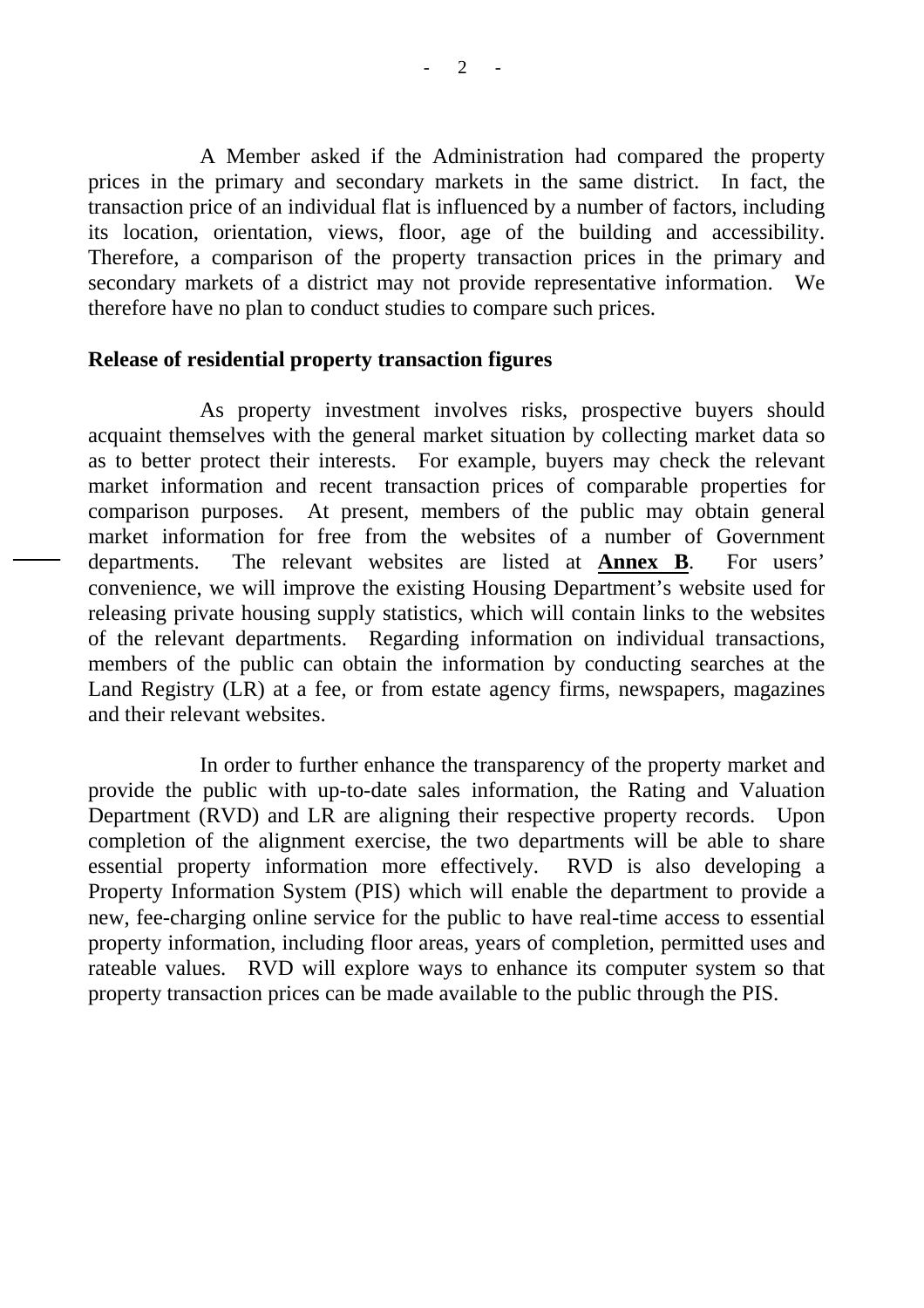#### **Maintaining the Average Waiting Time for public housing applicants**

 According to the current Public Housing Construction Programme, the Hong Kong Housing Authority (HA) will produce about 77,500 rental flats in the coming five years (from 2007/08 to 2011/12), representing an average of around 15,500 flats per year. During the same period, the HA expects that around 71,000 existing flats can be recovered for allocation to PRH applicants after refurbishment, i.e. an average around 14,200 flats per year. In other words, a total of nearly 30,000 flats will be available for allocation on average every year. Assuming an increase of around 30,000 new applications on the Waiting List each year, the average waiting time in the coming five years can still be maintained at the current level of about three years.<sup>1</sup> HA will conduct regular reviews and monitor the supply and demand situation closely, in order to ensure a sufficient supply of PRH flats.

Yours sincerely,

 ( Vic C H Yau ) for Secretary for Housing, Planning and Lands

 $\frac{1}{1}$  The waiting time of non-elderly single-person applicants is not taken into account in the calculation of the average waiting time for PRH applicants.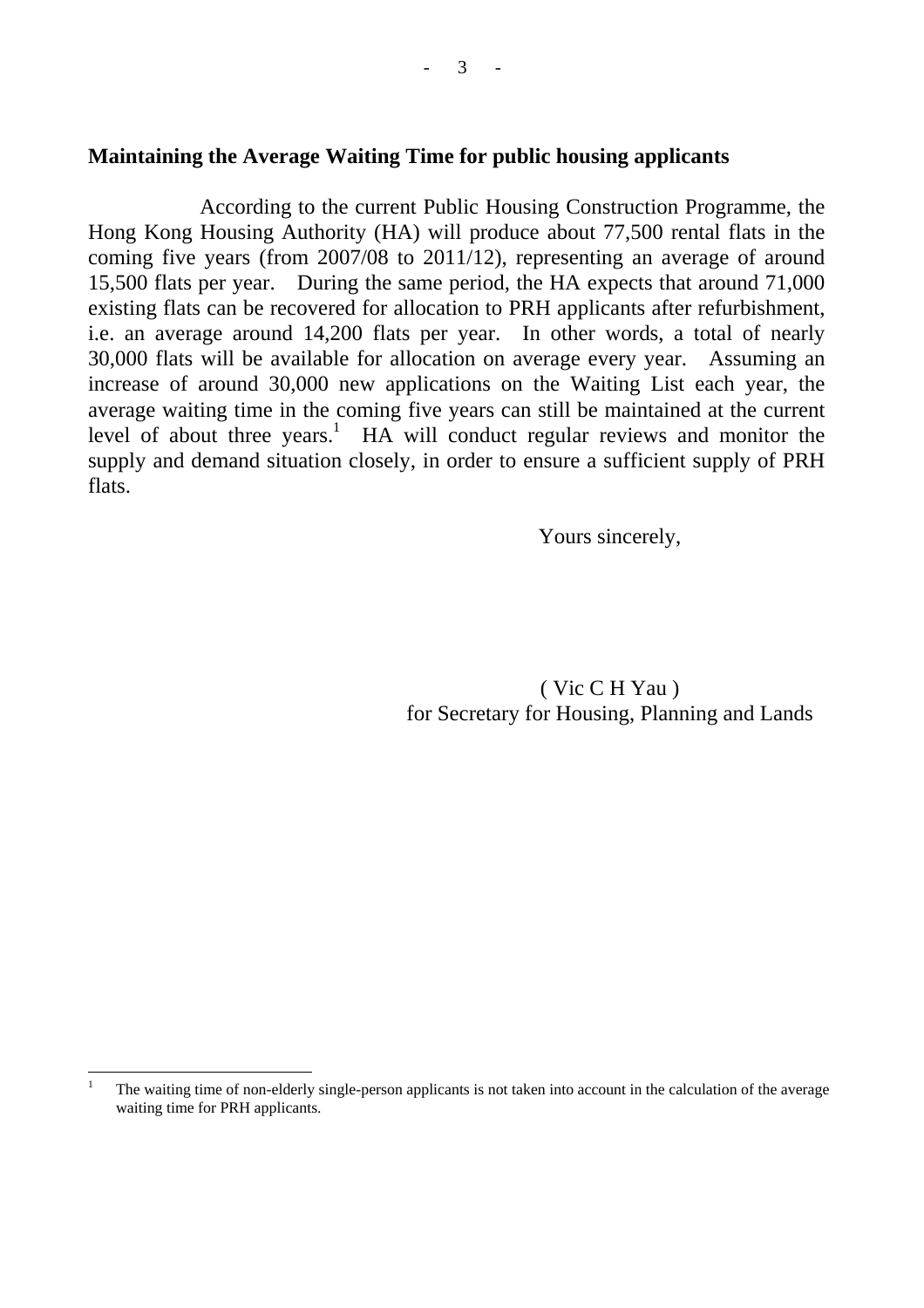# **Annex A**

| Number of private residential property transactions |  |
|-----------------------------------------------------|--|
| (by transaction price and location of the property) |  |

| <b>Transaction Price</b> | <b>Location of the</b>                               | Number of transactions <sup>2</sup> |          |          |
|--------------------------|------------------------------------------------------|-------------------------------------|----------|----------|
| \$)<br>property          |                                                      | 2004                                | 2005     | 2006     |
| less than 2 million      | Urban $3$                                            | 27,100                              | 26,400   | 22,900   |
|                          | <b>New Territories</b>                               | 30,100                              | 29,700   | 23,600   |
|                          | Overall                                              | 57,200                              | 56,100   | 46,500   |
|                          | (percentage of the total)<br>number of transactions) | (57%)                               | $(54\%)$ | $(56\%)$ |
| 2 million or above       | Urban $3$                                            | 27,000                              | 28,300   | 21,000   |
|                          | <b>New Territories</b>                               | 16,400                              | 19,000   | 15,000   |
|                          | Overall                                              | 43,400                              | 47,300   | 36,000   |
|                          | (percentage of the total<br>number of transactions)  | (43%)                               | $(46\%)$ | $(44\%)$ |
| <b>Total</b>             | Urban $3$                                            | 54,100                              | 54,700   | 43,900   |
|                          | <b>New Territories</b>                               | 46,500                              | 48,700   | 38,600   |
|                          | Overall                                              | 100,600                             | 103,400  | 82,500   |

Source: The Land Registry

<sup>&</sup>lt;sup>2</sup> Figures rounded up to the nearest hundred.<br><sup>3</sup> Urban means Hong Kong Island and Kowloon.